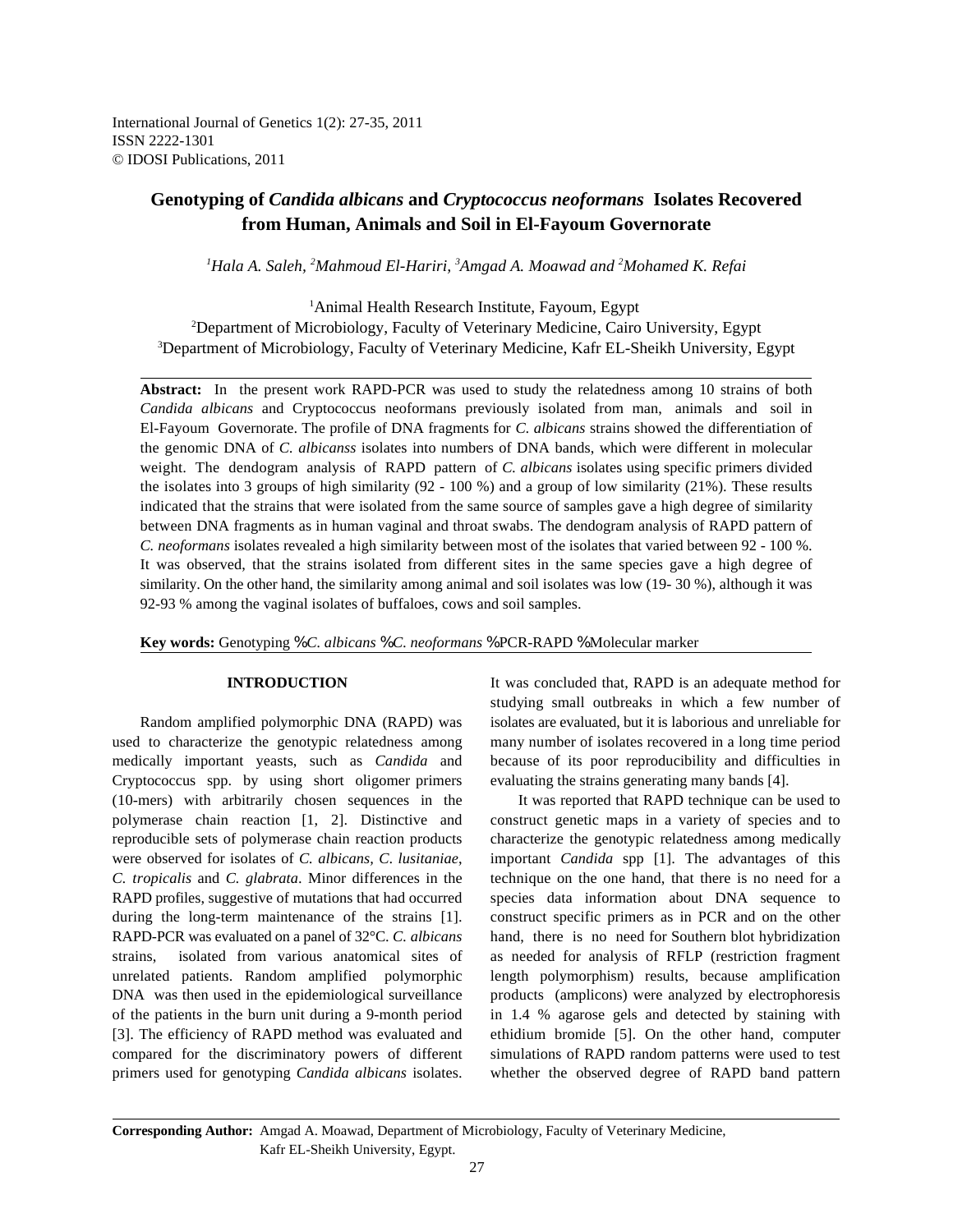similarities could occur at random. These simulations Prepare 10% stock solution of SDS by dissolving 10 gm suggested that the level of inter-specific band pattern SDS/100 ml distilled water to obtain a final 1% working similarities observed in the result could be obtained at solution. 20 mg protinase K/ml distilled water stock random, while intraspecific pattern similarities could not. concentration was prepared to reach a final 0.1 - 0.3 mg/ml RAPD would be helpful to discriminate between isolates working solution. 1% and 0.3 mg/ml final concentration but not to quantitate the differences [6]. of SDS and protinase K were added, respectively to

aspects of *C. neoformans* depend on the RAPD analysis night. After incubation; equal volume of saturated phenol *C. neoformans var. neoformans* and *C. neoformans var.* was added and the mixture was shaken vigorously for *gattii* differed in chromosomal make up and RAPD 20 seconds. The mixture was then centrifuged at 3000 rpm patterns [7]. The genetic relatedness of clinical and for 15 minutes and transferred the aqueous phase environmental *C. neoformans* strains in the Maltese carefully to a clean tube. An equal volume of the phenol: Island was investigated by RAPD fingerprinting with chloroform: isoamyle alcohol [25: 24: 1] was added to the four primers [8]. It was shown that the clinical strains aqueous phase, shaken and centrifuged at 3000 rpm for D over the course of 1 year from AIDS patients had 15 minutes. After centrifugation, the aqueous phase was identical fingerprints and the electrophoretic patterns of transferred carefully to a clean tube. The previous step of the two clinical strains were also the most common phenol-chloroform extraction was repeated once more. patterns among the environmental strains, but the Equal amount of chloroform: isoamyle alcohol [24: 1] patterns among the environmental strains showed a wide was added to the supernatant, then mixed and centrifuged variability and no correlation with the site of isolation [8]. for 15 min. After centrifugation, the aqueous phase was

genetic marker for DNA and molecular biological precipitated by adding 0.1 volume of 3M sodium acetate studies, so, the designed plane of this study, was  $[pH<sup>52</sup>]$  and double volume of cold absolute ethanol. based on using of RAPD analysis for the demonstration After overnight incubation at -20°C, the DNA was of the polymorphism among DNAs of both *C. albicans* pelleted down by centrifugation at 14000 rpm for 30 min. and *C. neoformans* strains recovered from the human, at 4°C. The DNA pellet was washed with 70 % ethanol, animals and soil samples. dried off and dissolved in 30 µl TE buffer. The

**Yeast Strains:** 10 strains of both *Candida albicans* and *Cryptococcus neoformans* previously isolated from man, **RAPD- PCR Assay for** *C. Albicans***:** Differentiation of animals and soil and confirmed by conventional were used in this study.

**Buffers and Reagents:** PCR 10X buffer, dNTP mix., Taq DNA polymerase [Fermentas, AB.Gene] [MWG, oligosynthesis-Germany], Tris – borate EDTA buffer [TBE], Blue/ orange 6x DNA loading dye & 100 bp DNA marker ladder [Promega, Madison, WI.USA], 10 mM Tris-HCl [PH  $^{8.3}$ ], 50 mM KCl, 2.5 mM Mg Cl<sub>2</sub>, 1.5 U AmpliTaq DNA polymerase [Perkin - Elmer], dNTP mix [deoxy nucleotide Triphosphate] [Promega, Madison, WI.USA], Tris - borate EDTA buffer [TBE], Blue/ orange 6x DNA loading dye & 100 bp DNA marker ladder [Promega, Madison, WI.USA].

**Extraction of DNA:** Extraction of genomic DNA from both *C. albicans* and *C. neoformans* was performed according to Bialek *et al*. [9] and Sambrook *et al*. [10].

It was stated that, the taxonomic and epidemiological each prepared sample. The mixture was kept at 37°C over RAPD analysis is considered a very important transferred carefully to a clean tube. The DNA was concentration of the resulting DNA was then evaluated. **MATERIALS AND METHODS** Recovery yield should be between 10 and 20 ng with purity satisfactory for PCR reaction.

> *C. albicanss* strains by randomly amplified polymorphic DNA was done according to Munoz *et al*.[11].

> For the genotyping differentiation of *C. albicanss* isolates it was used OPA-18 (5`-AGCTGACCGT-3´) primer for genotyping of that isolates by RAPD technique amplification reactions were performed in a volume of 25  $\mu$ l of distilled water containing primer 5  $\mu$ l (20 pM), genomic DNA 2.5 µl (1 µg/ml), one PCR bead (ready - to Go PCR bead; Pharmacia Biotech. Sweden). The RAPD - PCR amplification protocol was carried out as follows; one cycle of initial denaturation for 5 min at 94°C before 45 cycles of 94°C for 1 min, 36°C for 1 min and 72°C for 2 min final extension at 72°C for 5 min. All reaction products were characterized by electrophoresis on 1% agrose gels in 1xTBE (Tri - borate - EDTA) buffer at 80V for 90 min and then stained in a solution of ethidium bromide at 0.5 µg/ml and determined with UV transilluminator.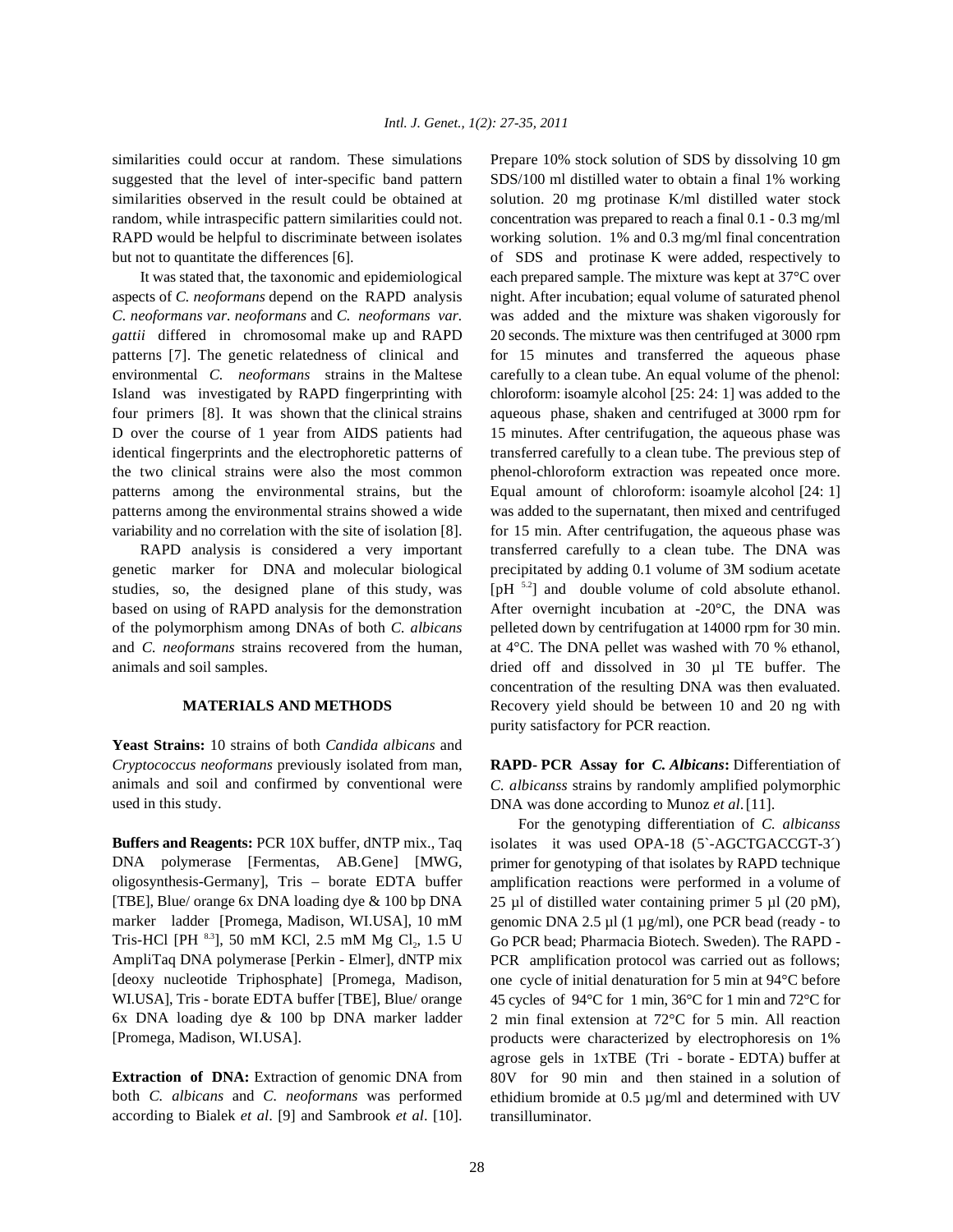**RAPD- PCR Assay for** *C. neoformans***:** Differentiation of *C. neoformans* strains by randomly amplified polymorphic DNA (RAPD)was done by the primer (5`-ATTGCGTCCA-3`) according to Goodwin *et al*. [12] and Aoki *et al*. [13].

The RAPD PCR amplification protocol was carried out as follows: Initial denaturation for 4 min at 94°C (one cycle), 35 cycles of denaturation for 2 min at 94°C, annealing for 2 min at 32°C, extension for 2 min at 72°C and final extension for 10 min at 72°C (one cycle). All reaction products were characterized by electrophoresis on 1.5% agarose gels in 1xTBE (Tris-borate-EDATA) buffer at 80V for 90 min. and then stained in a solution of ethidium bromide at 0.5 µg/ml and determined with UV transilluminator [12, 13].

**Statistical Analysis of the RAPD Amplification Products Software Reference Analysis:** Gel-pro Analyzer software 3.1, Media Cybernatics, Inc., USA. The dendogram analysis of RAPD patterns of *C. neoformans* strains was calculated and statistical analysis by computerized software programme.

# **RESULTS AND DISCUSSION**

**Differentiation of** *Candida albicans* **Strains:** In the recent years the number of serious opportunistic yeast infections, particularly in immuno-compromised patients has increased dramatically [14]. Among them is Candida *albicans*s, which accounts for over 80% of yeast infections. In the present work we genotyped 10 *C. albicans*s isolates recovered from clinical sources and soil in Fayoum. As shown in Figure 1 and Table 1, the profile of DNA fragments for the nine *C. albicanss* strains and the inter-species DNA fragments length polymorphisms showed a strain dependant loss or gain of DNA fragments and showed the differentiation of each genomic DNA of *C. albicanss* isolates into numbers of DNA bands which were different in molecular weight. The DNA of *C. albicanss* isolates was differentiated into 3 bands (isolates no. 1, 6, 9, 10), 5



Fig. 1: RAPD-PCR assay of *C. albicans*

bands (isolates no. 2, 3, 5, 8) or 6 bands (isolate no. 4). While DNA of isolates no.7 was not differentiated and remained as one band.

These results are similar to that reported by other authors [15, 16]. RAPD-PCR analysis performed in 46 clinical isolates and 2 standard strains of *C. albicanss*, revealed that the amplified numbers of bands ranged from 6 to 12 among the different strains and there were 6 identical fragments in all the amplified profiles of strains, the length of fragments varied from 300 to 2000 bp [17]. Moreover, the use of DNA polymorphisms in different species and strains of *Candida* amplifying genomic DNA with single non- specific primers was assessed [15]. The PCR method used an arbitrary primer (the 10-mer AP3), a primer derived from the intergenic spacer regions (T3B) and the microsatellite primers (GTG) 5 and (AC) 10. The numbers and sizes of the amplification products were characteristic for each species. All yeast species tested were clearly distinguished by their amplification patterns. With all primers, PCR fingerprints also displayed intraspecies variability although PCR profiles obtained from different strains of the same species were far more similar than those derived from different *Candida* species. It was also reported

Table 1: The inter-species DNA fragment length polymorphism of *C. albicans* isolates with the percentages of similarity between strains

| Lane $1$ M.w. | Lane $2$ M.w. |      |      |      |      | Lane 3 M.w. Lane 4 M.w. Lane 5 M.w. Lane 6 M.w. Lane 7 M.w. Lane 8 M.w. Lane 9 M.w. Lane 10 M.w. |      |      |      |
|---------------|---------------|------|------|------|------|--------------------------------------------------------------------------------------------------|------|------|------|
| 1448          | 1415          | 1445 | 1387 | 1418 | 1505 | 1435                                                                                             | 1417 | 1141 | 1140 |
| 665           | 749           | 1107 | 1114 | 898  | 771  |                                                                                                  | 744  | 791  | 770  |
| 355           | 639           | 815  | 827  | 843  | 581  |                                                                                                  | 639  | 367  | 353  |
|               | 582           | 751  | 747  | 546  |      |                                                                                                  | 580  |      |      |
|               | 359           | 369  | 406  | 496  |      |                                                                                                  | 361  |      |      |
|               |               |      | 353  |      |      |                                                                                                  |      |      |      |
|               |               |      |      |      |      |                                                                                                  |      |      |      |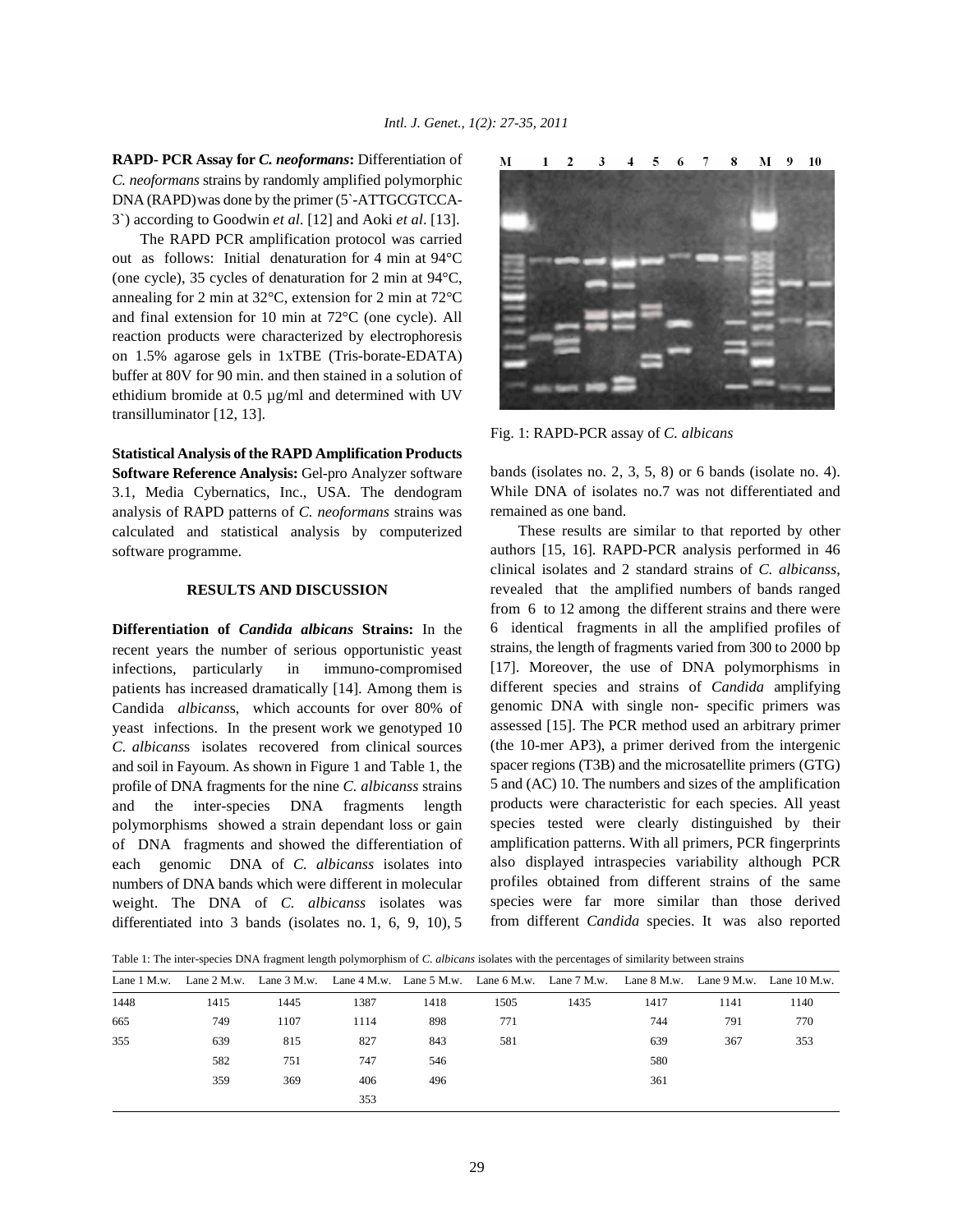### *Intl. J. Genet., 1(2): 27-35, 2011*

| Band |                          | 2     | 3     | 4                        | 5     | 6                        |       | 8                        | 9     | 10    |
|------|--------------------------|-------|-------|--------------------------|-------|--------------------------|-------|--------------------------|-------|-------|
|      | 100%                     | 32.3% | 92.3% | 92.1%                    | 20.6% | 95.1%                    | 18%   | 51.4%                    | 22.8% | 18%   |
| 2    | $\hspace{0.05cm} \ldots$ | 100%  | 44.3% | 30.9%                    | 20.8% | 32.9%                    | 18%   | 98.6%                    | 22.3% | 17.7% |
| 3    | $\hspace{0.05cm} \ldots$ | $- -$ | 100%  | 30.9%                    | 20.8% | 92.9%                    | 18%   | 60.7%                    | 22.3% | 17.7% |
| 4    | --                       | --    | $- -$ | 100%                     | 21.4% | 30.9%                    | 18%   | 28.3%                    | 24%   | 20.8% |
| 5    | $\overline{\phantom{m}}$ | --    | $- -$ | $\overline{\phantom{m}}$ | 100%  | 19.9%                    | 18%   | 25.5%                    | 24.6% | 23.3% |
| 6    | --                       |       | --    | --                       | --    | 100%                     | 18%   | 41.3%                    | 22.3% | 17.5% |
| 7    | --                       | --    | $-$   | --                       | --    | $\overline{\phantom{m}}$ | 100 % | 18%                      | 0.00% | 0.00% |
| 8    | $\hspace{0.05cm} \ldots$ | --    | $-$   | --                       | $-$   | --                       | $-$   | 100 %                    | 18.9% | 23.2% |
| 9    | --                       | --    | $-$   | --                       | --    | --                       |       | $\hspace{0.05cm} \ldots$ | 100%  | 100%  |
| 10   | --                       |       |       | --                       | --    |                          |       |                          |       | 100%  |

Table 2: Dendogram analysis of RAPD patterns of *C. albicanss* isolated strains showed the percentages of similarity between strains

Table 3: Degree of similarity of *C. albicanss* isolated strains from man, animals and soil

|                     |                   | Primer complementary (Pc) |                      |  |  |  |  |
|---------------------|-------------------|---------------------------|----------------------|--|--|--|--|
| Groups              | Sample source     | Compared strains          | Degree of similarity |  |  |  |  |
| Human group         | 8: Human vagina   | 2&8                       | 98.6%                |  |  |  |  |
|                     | 2: Human vagina   |                           |                      |  |  |  |  |
|                     | 10: Human throat  | 9&10                      | 100 %                |  |  |  |  |
|                     | 9: Human throat   |                           |                      |  |  |  |  |
| Animal group        | 1: Buffalo vagina | 1 & 6                     | 95.1 %               |  |  |  |  |
|                     | 5: Cow nasal      | 1 & 5                     | 20.6 %               |  |  |  |  |
|                     | 6: Cow vagina     | 6 & 5                     | 19.9 %               |  |  |  |  |
| Soil group          | 3: Soil of cow    | 3 & 4                     | 30.9%                |  |  |  |  |
|                     | 4: Soil of cow    |                           |                      |  |  |  |  |
| Animal vagina& soil | 1: Buffalo vagina | 1&8:3                     | 92.3 %               |  |  |  |  |
|                     | 3: Soil of cow    | 1&6                       | 95.1 %               |  |  |  |  |
|                     | 6: Cow vagina     | 3&6                       | 92.9%                |  |  |  |  |
| Anima nasal & soil  | 4: Soil of cow    | 4&5                       | 21.4 %               |  |  |  |  |
|                     | 5: Cow nasal      | 4 & 7                     | -                    |  |  |  |  |
|                     | 7: Sheep nasal    | 5&7                       | -                    |  |  |  |  |

*Candida* isolates by karyotyping and RAPD-PCR, revealed cross relation between animal strains (1, 6) that respectively [19, 20]. were isolated from the same sources as the DNA

*C. albicans* (Dendogram analysis of RAPD patterns of degree of (95.1 %), while the similarity degrees between *C. albicans*). animal strains (5, 6) and (1, 5) which were isolated from

samples of human vagina (2 and 8) as the DNA fragments On the other hand, the DNA fragment produced by soil produced by both strains had similarity degree (98.6%) strains (3, 4) showed lower similarity degree (30.9 %) and human throat (9 and 10), where the DNA fragments than human and animal isolates. produced by these strains had similarity degree of (100%), On the other hand, some of the strains that were which was considered the highest similarity degree isolated from different sources of samples gave also a obtained among the all tested *C. albicans* isolates high degree of similarity between DNA fragments as in (Table 2). These results substantiate the opinion that the animals and soil samples (1, 3 and 6), where the strains for proving cross - infections in epidemiological cow and vaginal swab of buffalo had similarity degree of investigations. Typing of *C. albicanss* strains is mainly (92. 3 %), strains numbers (6 and 1) that were isolated from based on genotypic methods, which showed that the vaginal swab of cow and buffalo had similarity degree of amplification patterns of strains isolated from a given (95. 1 %) and strains numbers (6 and 3) that were isolated patient were identical [21]. from vaginal swab of cow and soil sample of cows had

that 16 and 18 different patterns were identified among the In the animal group (Table 3), the similarity matrix Sequence Identity Matrix of RAPD PCR assay of fragments produced by these strains showed a similarity The similarity matrix revealed cross relation between different sources were (19.9 %) and (20.6 %), respectively.

comparative studies of *C. albicanss* strains are essential numbers (3 and 1), that were isolated from soil samples of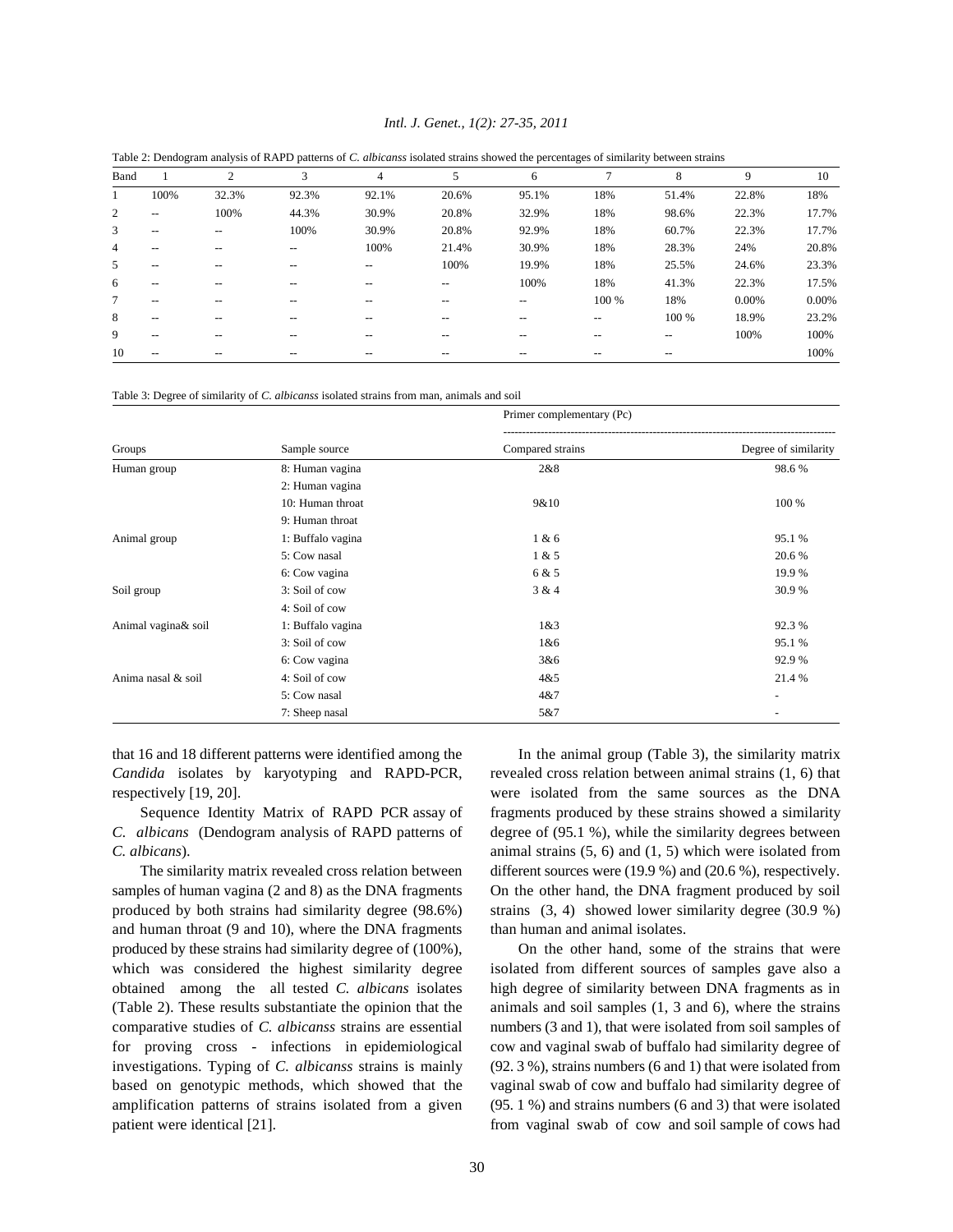

Fig. 2: RAPD-PCR assay of *C. neoformans*

similarity degree of (92.9 %). This indicates that soil here may be the reservoir of the yeast and infection in animals was transmitted from contaminated soil. This is, however not always the case, as a low degree of similarity between DNA fragments was demonstrated in strains number (4, 5) that were isolated from soil samples of cows and nasal swab of cow and had similarity degree of (21.4%).

The importance of RAPD was illustrated in an investigation of the frequency of *Candida* colonization among patients and healthy care personnel of an ICU of a teaching hospital in Kuwait. A total of 57 patients and 45 nurses were investigated. *Candida* isolates were identified to the species level by the Vitek identification system. The typing of selected isolates was performed by randomly amplified polymorphic DNA using three different arbitrary primers (CARARD1, AP3 and CT 5). While all the three primers yielded varying patterns in RAPD analysis for each *Candida* species, the results obtained by AP3 were most discriminatory.

The DNA fingerprint produced by one *C. parapsilosis* blood culture isolate was similar to *C. parapsilosis* recovered from the hands of two nurses, suggesting exogenous acquisition of infection [22].

**Differentation of** *C. neoformans* **Strains by RAPD:** The RAPD pattern was used for differentiation between various strains of *C. neoformans* recovered from different sources using species-specific primers. The profile of DNA fragments for the 10 *C. neoformans* strains was observed and the inter-species DNA fragments length polymorphisms were compared, which showed a strain dependent loss or gain of DNA fragments. The genomic DNA of *C. neoformans* isolates showed DNA bands which were different in molecular weight (Figure 2 and Table 4). *C. neoformans* isolate no. 1 showed 13 bands; isolates no. 3 and 4 had 10 bands; isolates no. 7 and 9 had 9 bands and isolates no. 2, 5, 6 and 8 showed 8 bands, while DNA of isolate no. 10 was not differentiated and remained as one band.

**Sequence Identity Matrix of RAPD-PCR Assay of** *C. neoformans* **(Dendogram Analysis of RAPD Patterns of** *C. neoformans***):** The result of sequence identity matrix of RAPD-PCR assay of *C. neoformans* is shown in Table 5, where the similarity among the tested strains ranged from 22 and 100%. As shown in Table 6, the sequence identity matrix of RAPD–PCR assay of *C. neoformans* divided the tested isolates into 3 groups of high similarity, where cross relation was revealed between samples of group I (1, 2, 3 and 4), as the DNA fragments produced by strains numbers (2, 1) had similarity degree of 99.6 %; strains numbers (3, 1) had

| Lane 1 M.w. | Lane 2 M.w. | Lane 3 M.w. |     |     | Lane $4 M.w.$ Lane $5 M.w.$ Lane $6 M.w.$ Lane $7 M.w.$ |     | Lane 8 M.w. | Lane 9 M.w. | Lane $10$ M.w. |
|-------------|-------------|-------------|-----|-----|---------------------------------------------------------|-----|-------------|-------------|----------------|
| 998         | 507         | 821         | 808 | 497 | 810                                                     | 998 | 759         | 1009        | 484            |
| 915         | 308         | 499         | 492 | 481 | 485                                                     | 812 | 744         | 489         |                |
| 850         | 267         | 364         | 359 | 297 | 297                                                     | 759 | 266         | 301         |                |
| 816         | 209         | 304         | 300 | 228 | 257                                                     | 264 | 213         | 266         |                |
| 548         | 154         | 263         | 260 | 212 | 201                                                     | 200 | 202         | 201         |                |
| 499         | 91          | 206         | 203 | 85  | 147                                                     | 147 | 85          | 147         |                |
| 312         | 64          | 150         | 149 | 60  | 85                                                      | 114 | 59          | 115         |                |
| 270         | 38          | 89          | 86  | 34  | 60                                                      | 84  | 32          | 86          |                |
| 213         |             | 62          | 60  |     |                                                         | 59  |             | 58          |                |
| 157         |             | 36          | 36  |     |                                                         |     |             |             |                |
| 93          |             |             |     |     |                                                         |     |             |             |                |
| 64          |             |             |     |     |                                                         |     |             |             |                |
| 34          |             |             |     |     |                                                         |     |             |             |                |

Table 4: The inter-species DNA fragment length polymorphism of C. neoformans isolates with the percentages of similarity between strains

Molecular weight  $=$  ranged between 30-1500 bp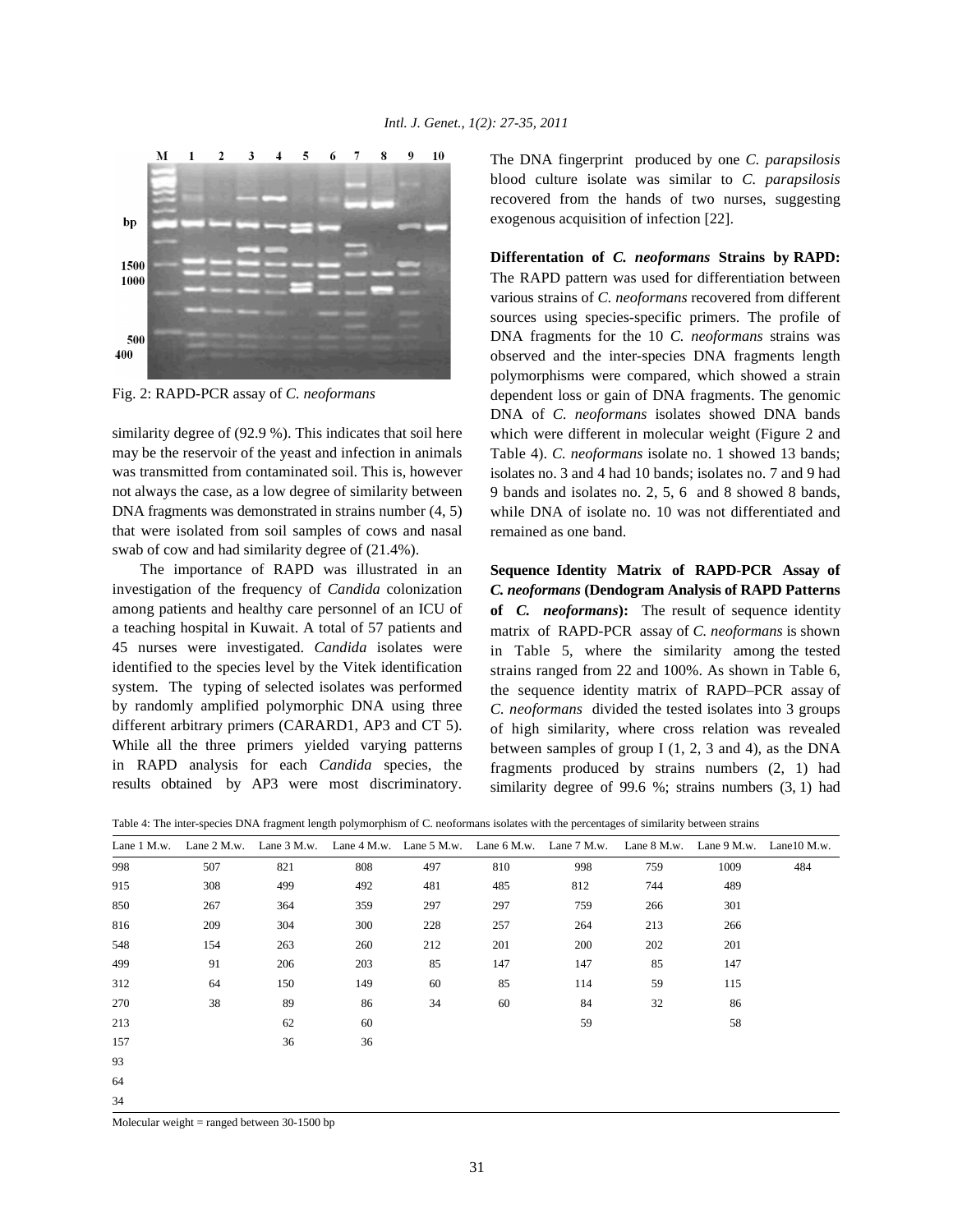| Band           |                          | $\overline{c}$           | 3     | $\overline{4}$    | 5     | 6     | $\mathcal{L}$            | 8     | 9     | 10    |
|----------------|--------------------------|--------------------------|-------|-------------------|-------|-------|--------------------------|-------|-------|-------|
|                | 100%                     | 99.6%                    | 92.3% | 92.3%             | 34.3% | 34%   | 30.6%                    | 30.6% | 34.3% | 22.8% |
| 2              | $\overline{\phantom{a}}$ | 100%                     | 92.7% | 92.7%             | 30.6% | 30.1% | 30.7%                    | 30.7% | 34.4% | 22.9% |
| 3              | --                       | $\hspace{0.05cm} \ldots$ | 100%  | 100%              | 32.3% | 37%   | 30.7%                    | 30.7% | 33.8% | 22.3% |
| $\overline{4}$ | --                       | --                       | --    | 100%              | 32.3% | 32.3% | 30.7%                    | 30.7% | 33.8% | 22.3% |
| 5              | --                       | $-$                      | --    | $\hspace{0.05cm}$ | 100%  | 92.3% | 30.6%                    | 30.6% | 34.3% | 22.8% |
| 6              | --                       |                          |       |                   | --    | 100%  | 30.6%                    | 30.6% | 34.3% | 22.8% |
| 7              | $- -$                    | $-$                      | --    | --                | --    | $- -$ | 100%                     | 96.3% | 31.8% | 18.9% |
| 8              | --                       |                          | --    |                   |       |       | $\overline{\phantom{m}}$ | 100%  | 31.8% | 18.9% |
| 9              | $- -$                    | $-$                      | --    | --                | --    | $-$   | $\overline{\phantom{m}}$ | --    | 100%  | 22.1% |
| 10             |                          |                          |       |                   |       |       |                          |       |       | 100%  |

*Intl. J. Genet., 1(2): 27-35, 2011*

Table 5: Dendogram analysis of RAPD patterns of *C. neoformans* isolated strains

Table 6: Degree of similarity of *C. neoformans* isolated strains from man, animals and soil

|                       |                      | Primer complementary    |                      |  |  |  |  |
|-----------------------|----------------------|-------------------------|----------------------|--|--|--|--|
| Groups                | Sample source        | Compared strains        | Degree of similarity |  |  |  |  |
| Group I (Human group) | 1: Human vagina      | 2 & 1                   | 99.6%                |  |  |  |  |
|                       | 2: Human vagina      | 3 & 1                   | 92.3%                |  |  |  |  |
|                       | 3: Human throat      | 4 & 1                   | 92.3%                |  |  |  |  |
|                       | 4: Human throat      | 3 & 2                   | 92.7%                |  |  |  |  |
|                       |                      | 4 & 2                   | 92.7%                |  |  |  |  |
|                       |                      | 4 & 3                   | 100 %                |  |  |  |  |
|                       |                      | 1, 2, 3 & 4             | 94.9%                |  |  |  |  |
| Animal group          | 6: Cow vagina        | 6 & 7                   | 30.6%                |  |  |  |  |
|                       | 7: Buffalo nasal     | 7 & 9                   | 31.8%                |  |  |  |  |
|                       | 9: Buffalo vagina    | 6 & 9                   | 34.3 %               |  |  |  |  |
|                       |                      | 6, 7 & 9                | 32.2 %               |  |  |  |  |
| Soil group            | 5: Soil cows         | 5 & 8                   | 30.6%                |  |  |  |  |
|                       | 8: Soil buffaloes    |                         |                      |  |  |  |  |
| Group III             | Animal & Soil        | 8 & 7                   | 96.3%                |  |  |  |  |
| Group II & III        | Animal & Soil        | 6, 5, 8 & 7             | 94.3%                |  |  |  |  |
| Group II              | Animal & Soil        | 6 & 5                   | 92.3%                |  |  |  |  |
| Group I & III         | Human, Animal & Soil | 1, 2, 3, 4, 8 & 7       | 95.6%                |  |  |  |  |
| Group I, II & III     | Human, Animal & Soil | 1, 2, 3, 4, 6, 5, 8 & 7 | 94.6%                |  |  |  |  |
| Group I & II          | Human, Animal & Soil | 1, 2, 3, 4, 6 & 5       | 93.6%                |  |  |  |  |

similarity degree of 92.7 %; strains numbers (4, 1) had the similarity matrix revealed a high distance in similarity degree of 92.3 %; strains number (4, 2) had relation to other samples (9 and 10), as the strain No. 10 similarity degree of 92.7 %; strains number (4, 3) had had no similarity with strain No. 9 or the other tested similarity degree of 100 %, which is considered the strains. highest similarity degree obtained among the all tested Moreover, the DNA fragments produced by strains *C. neoformans* isolates in this group and other tested of groups I and II showed a similarity degree of 93.6 %, groups, whereas the DNA fragments produced by whereas the DNA fragments produced by strains of strains numbers (5 and 6) of group II had similarity degree group II and III had similarity degree of 94.3 %. Moreover, of 92.3 % and that of strains numbers  $(7, 8)$  of group III the strains included in groups I and III showed a similarity had similarity degree of 96.3 %. degree of 95.6 %. Finally, the DNA fragments produced

matrix of RAPD-PCR assay of *C. neoformans* of (94.6 %).

similarity degree of 92.3 %; strains number (3, 2) had revealed also a group of no similarity, where

On the other hand, the sequence identity by strains of group I, II and III showed a similarity degree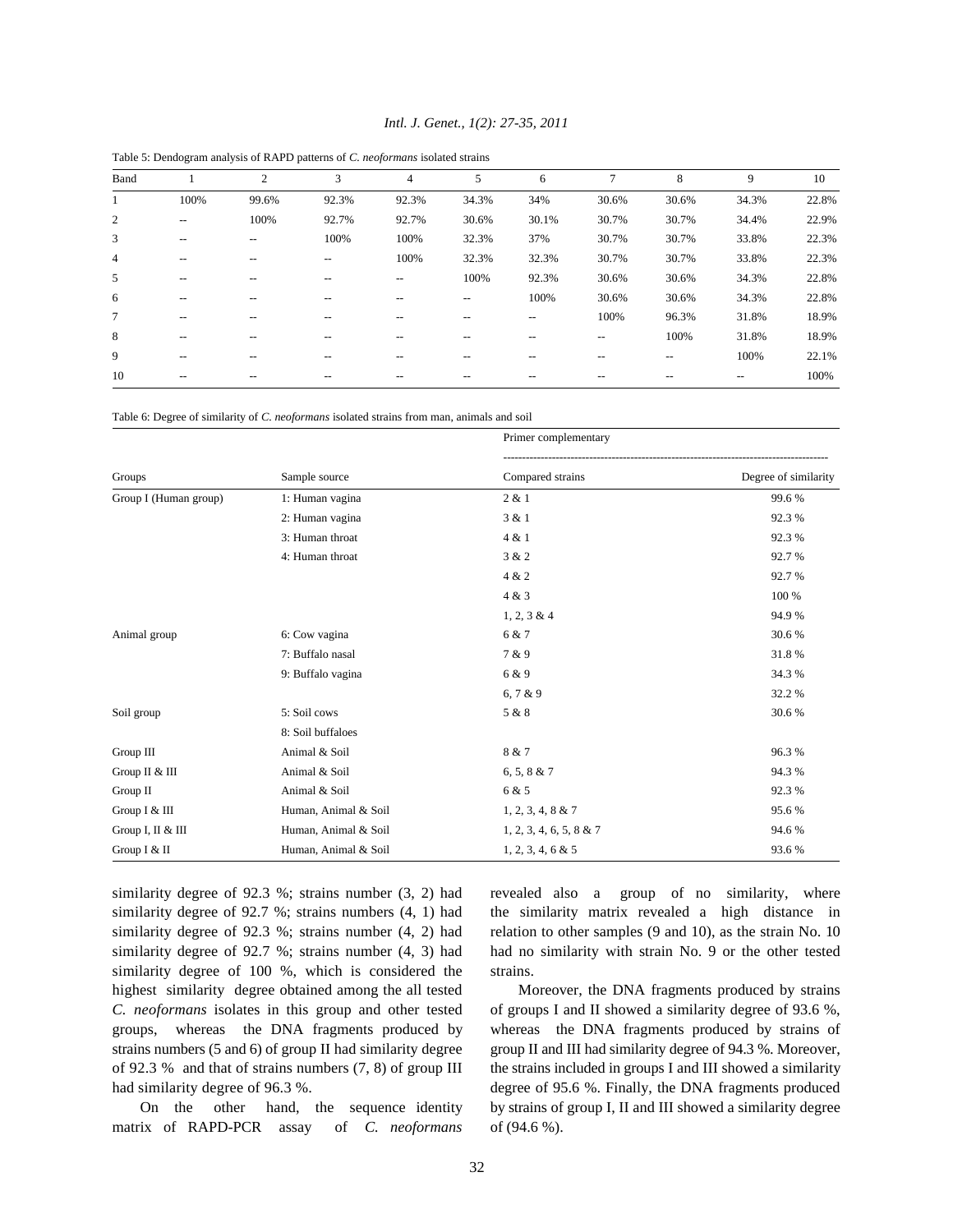isolated from the same source of samples gave a high degree of similarity between DNA fragments as in human samples in group I, where, the strains numbers (1, 2) that were isolated from vaginal swabs of human had similarity degree of 99.6% and the strains numbers (3, 4) that were isolated from throat swab of human had similarity degree of (100 %). On the other hand, it was observed that, the strains that were isolated from different sources of samples within the same species in the same group I gave a high degree of similarity between DNA fragments, as the human samples in group I included strains numbers  $(3,1 - 2,3 - 1,4 - 2,4)$  that were isolated from throat and vaginal swabs of human had similarity degree of 92.3% to 92.7 %.

On the other hand, the animals and soil samples in groups II and III confirmed that, the strains that were isolated from different sources of samples gave also a high degree of similarity between DNA fragments as the strains numbers (5, 6) in group II that were isolated from soil sample of cows and vaginal swab of cows, respectively had similarity degree of (92.3 %), whereas the strains numbers (7 and 8) in group III that were isolated from nasal swab of buffalo and soil sample of buffaloes, respectively had similarity degree of of (96.3 %). Moreover, the similarity matrix revealed cross relation between human strains  $(1, 2, 3, 4)$  in the human group as the DNA fragments produced by human strains showed the highest similarity degree (94.9 %), while the human strains that were isolated either from the same human source or from different human sources gave also a high degrees of similarity, as the similarity matrix revealed cross relation between human strains (2 and 1) that were isolated from vaginal swabs showed a similarity degree (99.6 %) and (3 and 4) that were isolated from throat swabs showed a similarity degree (100 %), (3 and 1) showed a similarity degree (92.3 %), (4 and 1) showed a similarity degree (92.3 %), (3 and 2) showed a similarity degree (92.7 %) and (4 and 2) showed a similarity degree (92.7 %). whereas, in the animal group, the similarity matrix revealed cross relation between animal strains (6 and 7) that were isolated from different sources as the DNA fragments produced by these strains showed a low similarity degree of (30.6 %). While the similarity degree between animal strains (6 and 9) that were isolated from the same source was low (34.3 %). Moreover, the similarity degree between animal strains (7 and 9) that were isolated from different sources was low (31.8 %) and so the similarity degree between the 3 animal strains (6, 7 and 9) in the animal group was low (32.2 %).

These results indicated that the strains that were Variations in the pattern was also reported by others [22, 23, 24]. It was shown that three clinical isolates of *C. neoformans var. neoformans* (two from Burundi and one from Zaire) had identical pattern, but this pattern was not found in the isolates, which were recovered from the dust and around the patient's homes. Similar findings were reported in our work but with using of RAPD technique, as the human C*. neoformans* isolates in human group showed identical DNA pattern with high degrees of similarities. On the other hand, the degrees of similarities were relatively low between human strains and environmental (soil) strains and between animal strains and environmental strains.

> Similar findings to our work were also reported [8]. when randomly amplified polymorphic DNA fingerprinting was used with four primers for determination of the genetic relatedness of clinical and environmental *C. neoformans* strains in the Maltese Island. It was shown that the clinical strains D over the course of 1 year from AIDS patients had identical fingerprints as in *C. neoformans* human isolates in our study and the electrophoretic patterns of the two clinical strains were also the most common patterns among the environmental strains, as in clinical and environmental isolates in our study but the patterns among the environmental strains showed a wide variability and no correlation with the site of isolation, as in soil group in our study, where the similarity degree was low (30.6 %). Moreover, they compared genetically between clinical isolates and pigeon dropping isolates of *C. neoformans* by PFGE and RAPD. They found a great resemblance between both of the *C. neoformans* isolates.

> It was concluded that, RAPD-PCR could be used to determine the percentages of genetic relatedness among different strains of Candida *albicans* and *Cryptococcus neoformans* to be helpeful in the epidemiological studies.

## **REFERENCES**

- 1. Lehmann, P., D. Lin and B.A. Lasker, 1992. Genotypic identification and characterization of species and strains within the genus *Candida* by using random amplified polymorphic DNA. J. Clin. Microbiol., 30(12): 3249-3254.
- 2. Yamamoto, Y., S. Kohno, T. Noda, H. Kakeya, K. Yanagihara, H. Ohno, K. Ogawa, S. Kawamura, T. Ohtsubo and K. Tomono, 1995. Isolation of *Cryptococcus neoformans* from environments (pigeon excreta) in Nagasaki. Kansenshogaku Zasshi, 69(6): 642-645.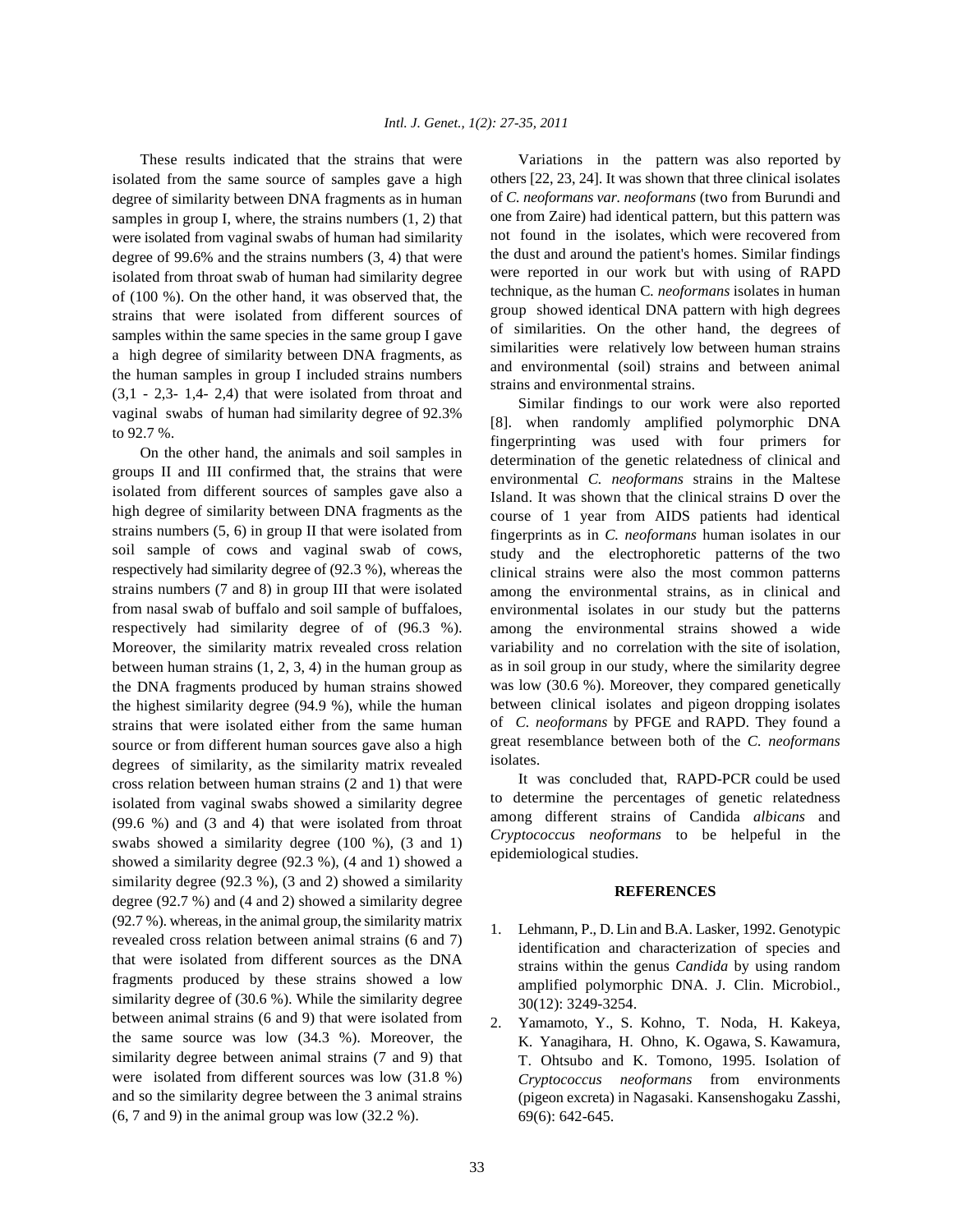- D. Wassermann, M. Schlotterer, S.C. Tourte and C.J. Dupouy, 1995. Use of random amplified polymorphic DNA as a typing method for *C. albicans* in epidemiological surveillance of a burn unit. J. Clin. Microbiol., 33(9): 2366-2371.
- 4. Saran, B., Z.C. Karahan, H. A—irbaÕli, A. Tekeli and A.M. Aksoy, 2008. Comparison of different primers used for the genotyping of *Candida albicans* clinical isolates by randomly amplified polymorphic DNA method. Mikrobiyol Bul., 42(4): 645-54.
- 5. Williams, J.G.K., A.R. Kubelik, K.J. Livak, J.A. Rafalski and S.V. Tingey, 1990. DNA polymorphisms amplified by arbitrary primers are useful as genetic markers. Nucleic Acid Res., 18(22): 6531-6535.
- 6. Melo, A.S.A., L.P.D. Almeida, A.L. Colombo, M.R.S. Briones and L.P. De-Almeida, 1998. Evalutionary distances and identification of *Candida* species in clinical isolates by randomly amplified polymorphic DNA (RAPD). Mycopath, 142(2): 57-66.
- 7. Boekhout, T., A. Van Belkum, A.C. Leenders, H.A. Verbrugh, P. Mukamurangwa, D. Swinne and W.A. Scheffers, 1997. Molecular typing of *Cryptococcus neoformans*: taxonomic and epidemiologic aspects. Int. J. Syst. Bacteriol., 47(2): 432-44.
- 8. Lo Passo, C., I. Pernice, M. Gallo, C. Barbara, F.T. Luck, G. Criseo and A. Pernice, 1997. Genetic relatedness and diversity of *Cryptococcus neoformans* strains in the Maltese Islands. J. Clin. Microbiol., 35(3): 751-5.
- 9. Bialek, R., M. Weiss, K. Bekure-Nemariam, L.K. Najvar, M.B. Alberdi, J.R. Graybill and U. Reischl, 2002. Detection of *C. neoformans* DNA in tissue samples by nested and real-time PCR assays Clin. Diagn. Lab. Immunol., 9(2): 461-9.
- 10. Sambrook, J., E.F. Fritsch and T. Maniatis, 1989. Molecular cloning: a laboratory manual,  $2<sup>nd</sup>$  ed. Cold Spring Harbor Laboratory Press, Cold Spring Harbor, N.Y.
- 11. Munoz, C.B., X.M. Boldo, L.V. Tanaca and C.H. Rodriguez, 2003. Identification of *Candida* spp. by randomly amplified polymorphic DNA analysis and differentiation between *C. albicans* and *C. dubliniensis* by direct PCR methods. J. Clin. Microbiol., 41(1): 414-420.
- 3. Robert, F., F. Lebreton, M.E. Bougnoux, A. Paugam, 12. Goodwin, P.H. and S.L. Annis, 1991. Rapid identification of genetic variation and pathotype of *Leptosphaeria maculans* by random amplified polymorphic DNA Assay. J. Clin. Microbiol., 37: 315-320.
	- 13. Aoki, F.H., T.Imai, R. Tanaka, Y. Mikami, H. Taguchi, N.F. Nishimura, K. Nishumura, M. Miyaji, K. Schreiber and M.L.M. Branchini, 1999. New PCR primer pairs specific for *C. neoformans* serotype A or B prepared on the basis of random amplified polymorphic DNA fingerprint pattern analysis. Appl. Environ. Microbiol., 57: 2482-2456.
	- 14. Richardson, M.D. and D.W. Warnock, 2003. Fungal infection, Diagnosis and treatment,  $3<sup>rd</sup>$  ed. Blackwell Publishing UK., pp: 38-43.
	- 15. Sandt, C., G.D. Sockalingum, D. Aubert, H. Lepan, C. Lepouse, M. Jaussaud, A. Leon, J.M. Pinon, M. Manfait and D. Toubas, 2003. Use of fouriertransform infrared spectroscopy for typing of *C. albicans* strains isolated in intensive care units. J. Clin. Microbiol., 41(3): 954-959.
	- 16. Williams, D.W., M.J. Wilson, M.A. Lewis and A.J.C. Potts, 1995. Identification of Candida species by PCR and restriction fragment length polymorphism analysis of intergenic spacer regions of ribosomal DNA. J. Clin. Microbiol., 33(9): 2476-2479.
	- 17. Li, D.M., D.L. Wang, R.Y. Li, L.H. Zhu, D.M. Li, D.L. Wang, R.Y. Li, H. Zhu and L.H. Zhu, 1995. Assessment of randomly amplified polymorphic DNA markers in the classification of *C. albicanss.* Acta Mycol. Sinica, 14(2): 123-129.
	- 18. Holmberg, K. and F. Feroze, 1996. Evaluation of an optimized system for random amplified polymorphic DNA (RAPD)-analysis for genotypic mapping of *C. albicanss* strains. J. Clin. Lab. Analysis., 10(2): 59-69.
	- 19. Thanos, M., G. Schonian, W. Meyer, C. Schweynoch, Y. Graser, T.G. Mitchell, W. Presber and H.J. Tietz, 1996. Rapid identification of *Candida* species by DNA fingerprinting with PCR. J. Clin. Microbiol., 34(3): 615-621.
	- 20. Castillo, L.D., J. Bikandi, A. Nieto, G. Quindos, R. Sentandreu, J. Ponton and L. Del-Castillo, 1997. Comparison of morphotypic and genotypic methods for strain delineation in Candida. Mycoses, 40(11-12): 445-450.